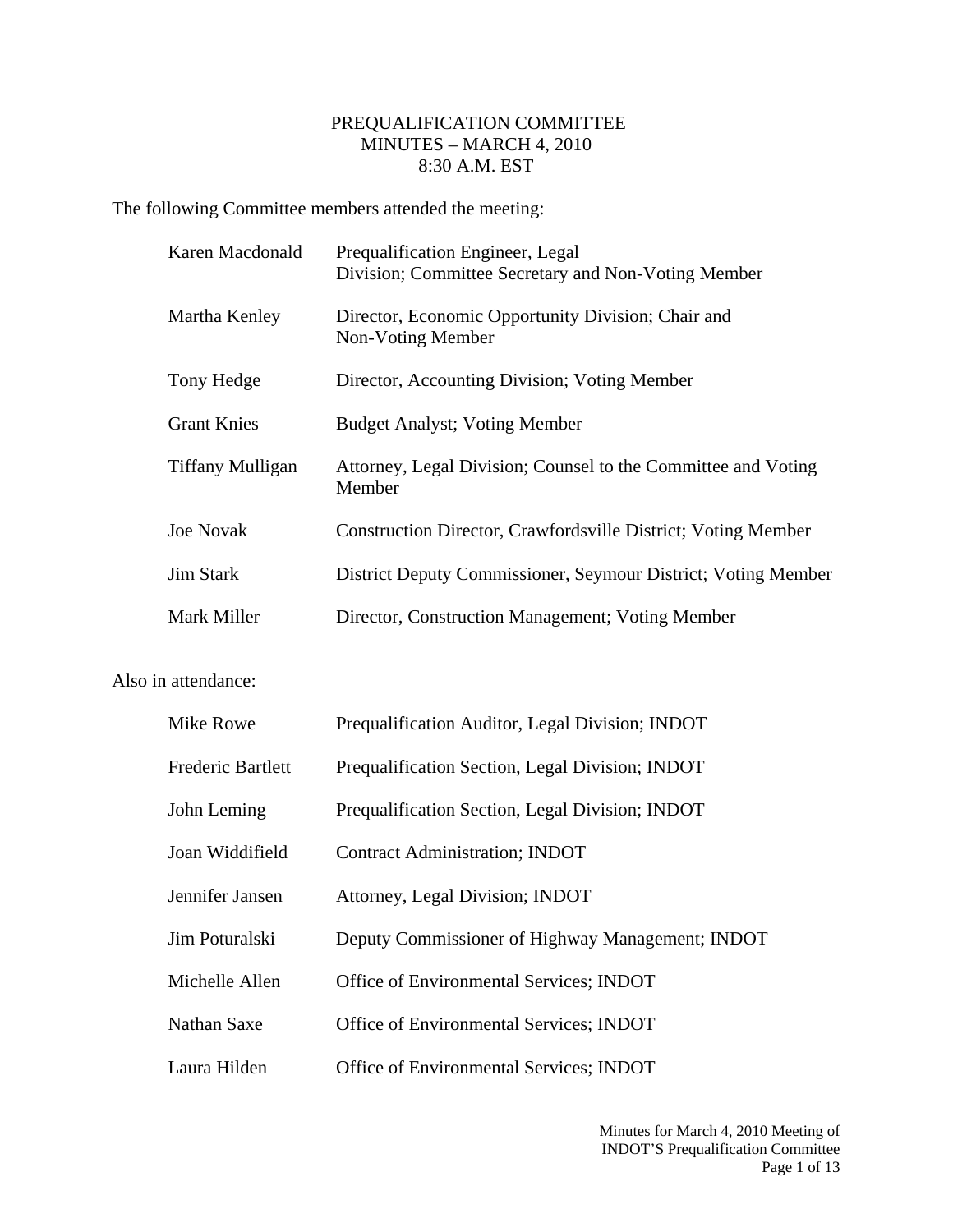| Susie Kemp          | Office of Environmental Services; INDOT   |
|---------------------|-------------------------------------------|
| Kenny Franklin      | Project Manager; INDOT                    |
| <b>Rusty Fowler</b> | Vincennes District; INDOT                 |
| <b>Jeff Stahl</b>   | Vincennes District Area Engineer; INDOT   |
| Dwight Archibald    | Vincennes District Project Manager; INDOT |
| Paul Berebitsky     | <b>Indiana Construction Association</b>   |
| Lewis J. Wagner     | E. S. Wagner Company                      |
| John C. Wagner      | E. S. Wagner Company                      |
| Kurt Huber          | E. S. Wagner Company                      |
| Joe Hardwick        | Laborer's Union                           |
| David Williams      | Laborer's Union                           |

\*\*\*\*

The Committee reviewed the following agenda items:

- 1. Adoption of January 13, 2010 meeting minutes
- 2. E. S. Wagner Company Performance on contract IR-27845 in regards to Rule 5 and 401 permitting
- 3. Proposed changes to the INDOT Consultant Prequalification Manual to extend Prequalification Committee activities to consider Consultants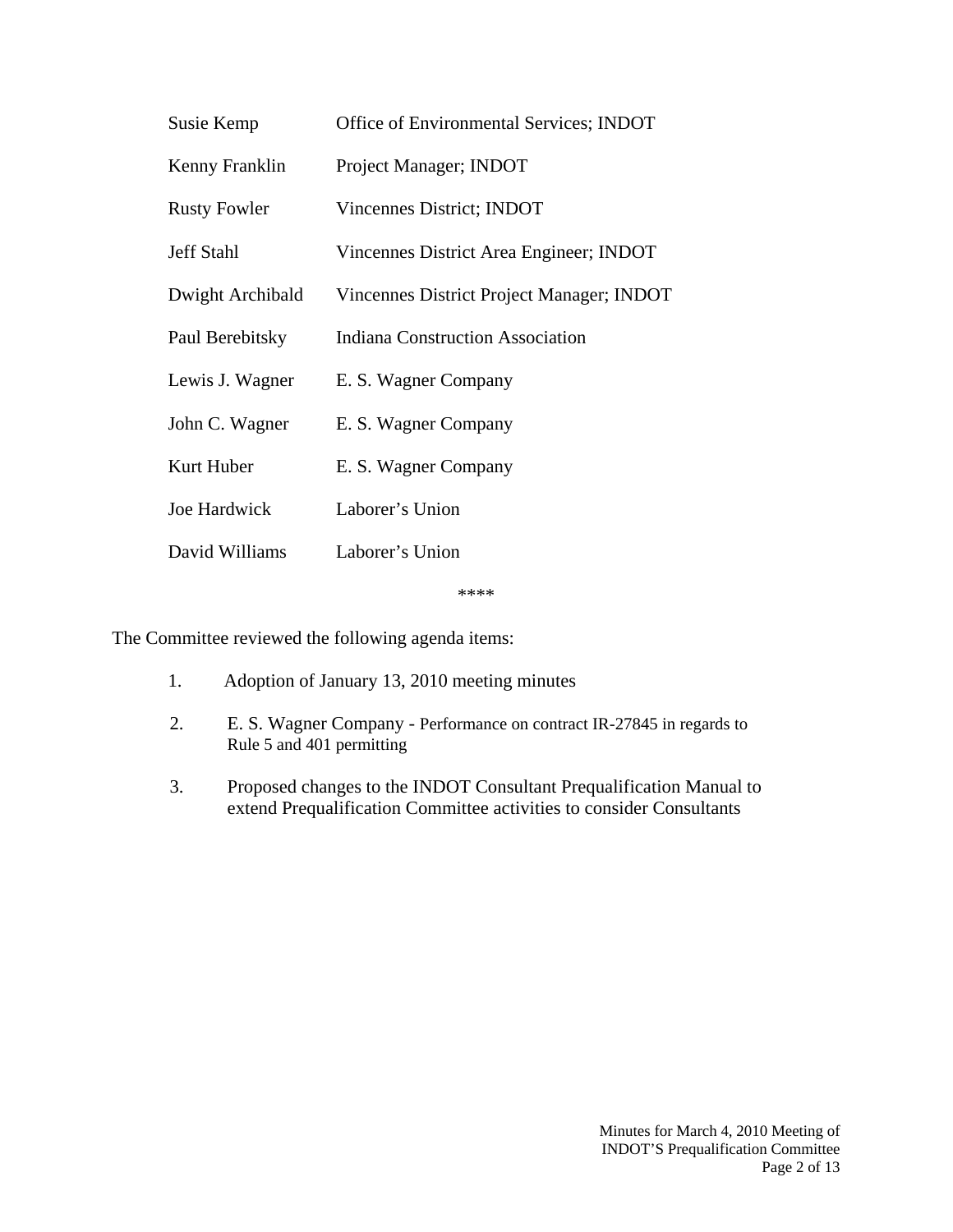## PREQUALIFICATION COMMITTEE MEETING MARCH 4, 2010

 Ms. Kenley, Committee Chair, called the meeting to order at 8:31 a.m. EST. She facilitated introductions of all individuals present. All Committee members were present, with the exception of Greg Kicinski.

## 1. Adoption of January 13, 2010 Meeting Minutes

 Ms. Kenley called for consideration of the meeting minutes from the January 13, 2010 meeting.

 Mr. Hedge moved to adopt the meeting minutes from the January 13, 2010 meeting. Mr. Stark seconded the motion. All members voted in favor. The minutes will be posted on the website.

2. E. S. Wagner Company - Performance on contract IR-27845 in regards to Rule 5 and 401 permitting

Ms. Kenley asked the E. S. Wagner (Wagner) representatives to come to the table. She explained that INDOT representatives will explain the issues with the contract, then Wagner will have a chance to respond, and then the Committee will ask questions.

Wagner provided a packet, which included the company's response to the issues and supporting documents.

Ms. Hilden, Supervisor of the Water Permitting Unit of INDOT's Office of Environmental Services (OES), explained the issues. INDOT awarded Wagner Phases 2 and 3 of the US 231 new construction project. Phase 3 is complete, and Phase 2 is currently under construction. Wagner cleared right-of-way and brought the roadway up to rough grade in 2009. The only work Wagner has performed to date in 2010 has been to install small structures. The work requires the contract to adhere to Rule 5 for erosion and sediment control. The contract plans included erosion and sediment control plans. The contractor is responsible for revising the plan as work progresses. The Town of Chrisney contacted the Indiana Department of Environmental Management (IDEM) in October 2009, because Chrisney Lake was brown and was not clearing due to sediment entering the lake. IDEM inspected the site and found that erosion control measures were not installed, were poorly installed, or were ineffective. INDOT OES and Vincennes District staff visited the site. The sediment that left the project site entered an adjacent stream and wetland complex and the lake. In addition to the Rule 5 violation, there were violations to the Section 401 and 404 permits. INDOT is having a consultant develop remediation plans under an on-call contract. Wagner has added additional erosion control measures. On follow-up inspections, IDEM cited inadequate stabilization and a staging area that had not originally been inspected. Ms. Hilden stated that Wagner did not follow correct procedures.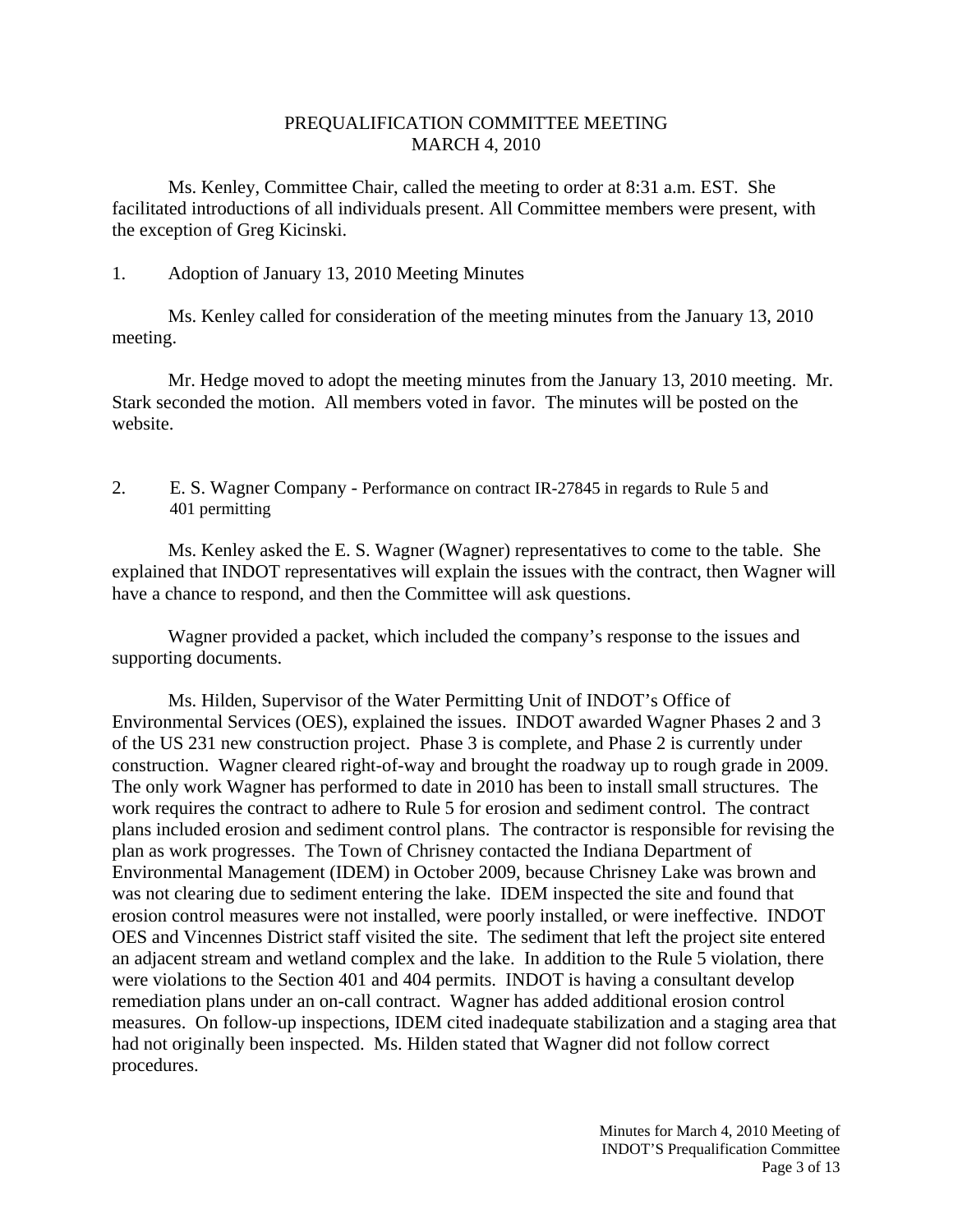Mr. Wagner responded that there are two issues. He mentioned he was not expecting to discuss the Chrisney Lake issue. The erosion control measures were in place, and prior to the storm event, the INDOT Project Supervisor inspected the installation. The storm event exceeded the design criteria. INDOT's consultant designed the erosion control plan. Regarding the other issue, Mr. Wagner admitted his company failed with obtaining permits for the borrow area and two disposal areas. In early June 2009, Wagner's Project Manager, Dave Ferguson, met with Steve Sperry from INDOT and Ronnie Boehm from IDEM to discuss modifications to the erosion control plan. Wagner submitted information to the District to have the permit modified, but Wagner did not follow-up to ensure it had been filed. At the staging area, less than one acre was off INDOT right-of-way, so Wagner assumed they did not have to obtain a permit at that location. Wagner received a violation letter regarding a non-permitted area affecting a dry stream with sediment. Mr. Wagner stated it would be cleaned up before affecting any waters of the United States. Mr. Wagner stated the Chrisney Lake issue is not within the parameters of the contract.

 Mr. Wagner stated that his company has implemented remedial action. He mentioned there are new requirements in the Clean Water Act that are more restrictive than previous requirements. He explained that Wagner has developed a new environmental section to oversee projects. The new section includes four Certified Professionals in Erosion and Sediment Control (CPESC) and fourteen Certified Erosion Sediment and Storm Water Inspectors (CESSWI). CPESC certification requires a licensed Professional Engineer to pass the CPESC test for certification. CESSWI provides similar training, but the individual does not have to be an engineer. Mr. Wagner stated that his company is making changes to be proactive and ahead of the curve and there is no other contractor working for INDOT that has this level of training. Wagner wants to make sure these issues do not happen.

Mr. Wagner stated the rain event caused the sediment discharge into the lake. Erosion control plans are usually designed for a two inch rain event, and the storm produced more than four inches. The erosion control measures did not contain the erosion because the rain event exceeded the design requirements.

Mr. Huber stated that all Wagner field supervisors have now had erosion control training.

Ms. Kenley asked if the Committee or anyone else had any questions.

Mr. Miller asked about maintenance of the erosion control measures prior to the problems.

Mr. Archibald stated the heavy rain event was in September 2009, and with additional rain, ten inches had fallen by mid September. He mentioned Wagner was trying to schedule the temporary seeding, but it kept raining. He mentioned Wagner had placed the sediment trap at Structure 16 and had riprapped all but one ditch before the heavy rain event occurred. He mentioned uphill ditches called for in the plans were not cut yet, so there were no erosion control measures at those locations.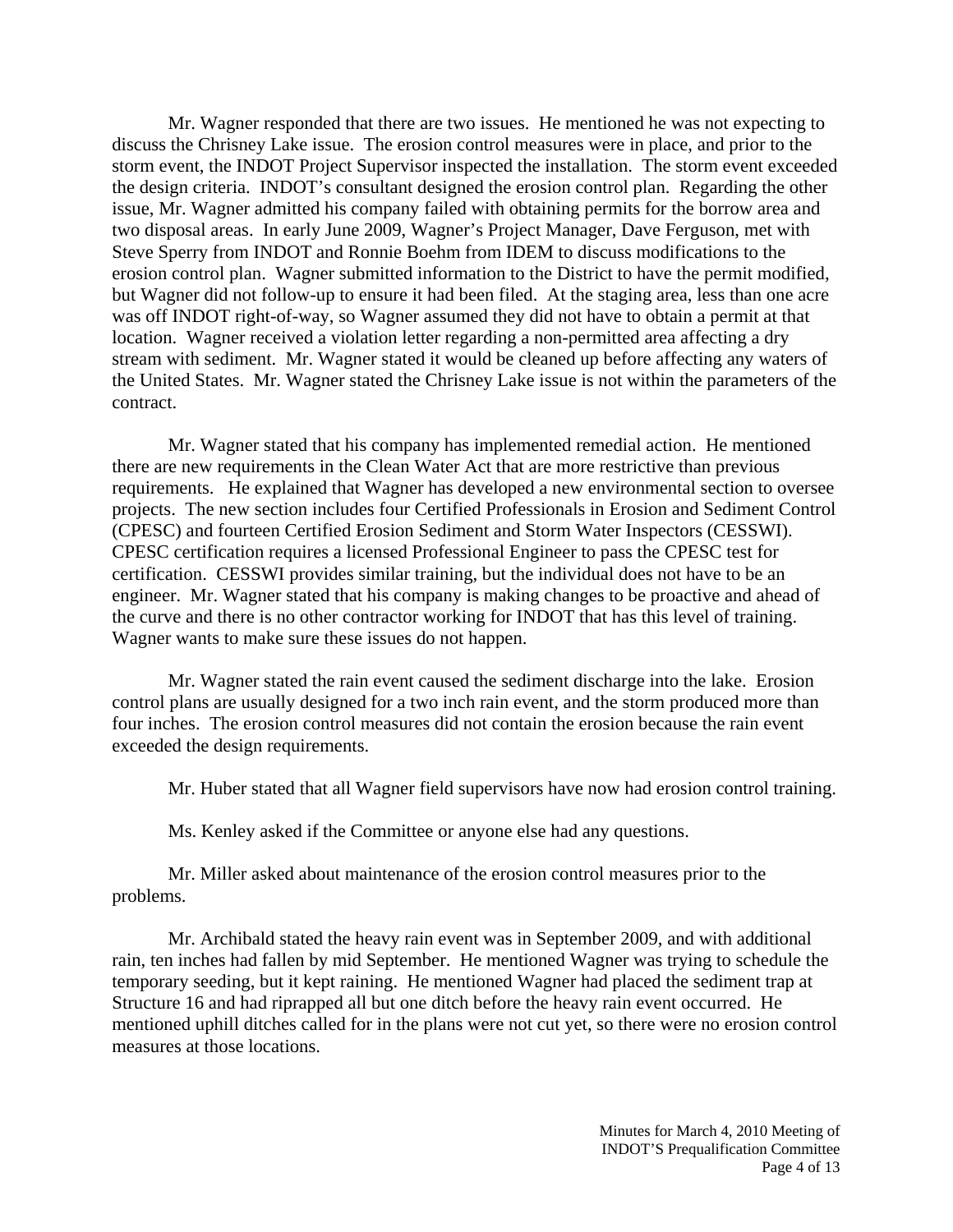Mr. Miller asked if Wagner was trying to implement the erosion control measures before the rains occurred. Mr. Archibald replied yes.

Mr. Wagner stated that they had issues with their seeding subcontractor, Earth Images, which is a DBE and WBE. He mentioned there is a series of emails between Wagner and Earth Images, which are included in the supporting documents Wagner provided. He stated that Earth Images has just finished seeding on the project that should have been done in October 2009. He mentioned Wagner continued to work with Earth Images because of the DBE goals on the contract.

Ms. Kenley asked how Earth Images comes into play. Mr. Miller responded that they were supposed to seed it for erosion control.

Ms. Mulligan asked the OES staff where the project stands now with IDEM.

Ms. Hilden referred to Attachment 9. The last review by IDEM was in January 2010. IDEM cited borrow waste sites.

Mr. Huber stated that Jared Sanders from IDEM visited the site on February 18, 2010. He mentioned it may not have been a full inspection. There is an e-mail included in the supporting documents Wagner provided that indicates that erosion control measures for Stage 1 of the Remediation Plan are in compliance.

Ms. Hilden asked if the sediment trap was installed. Mr. Huber replied yes and mentioned they have pictures.

Ms. Kenley asked OES if the problems are resolved. Ms. Hilden mentioned the Lowell site is a separate area, which is downstream of the borrow area. Erosion entered a jurisdictional waterway. Wagner is using a sediment trap now.

Ms. Kenley asked if the trap could have been installed prior to the erosion. Mr. Wagner responded that the foreman installed the sediment trap in the wrong location. He has been dismissed. His replacement is CESSWI certified.

Mr. Saxe asked if Wagner's new foreman will be responsible for the erosion control plan implementation and inspection. Mr. Wagner responded yes.

Mr. Huber stated that checks and balances have been implemented to make sure this doesn't happen again.

Ms. Kenley stated that Wagner has worked for INDOT for a long time. She asked why they are having problems now; are the standards tighter or has Wagner just been lucky in the past?

Mr. Wagner responded that standards are tighter now, but these issues will not happen again. He stated that Wagner has never been before the Prequalification Committee before for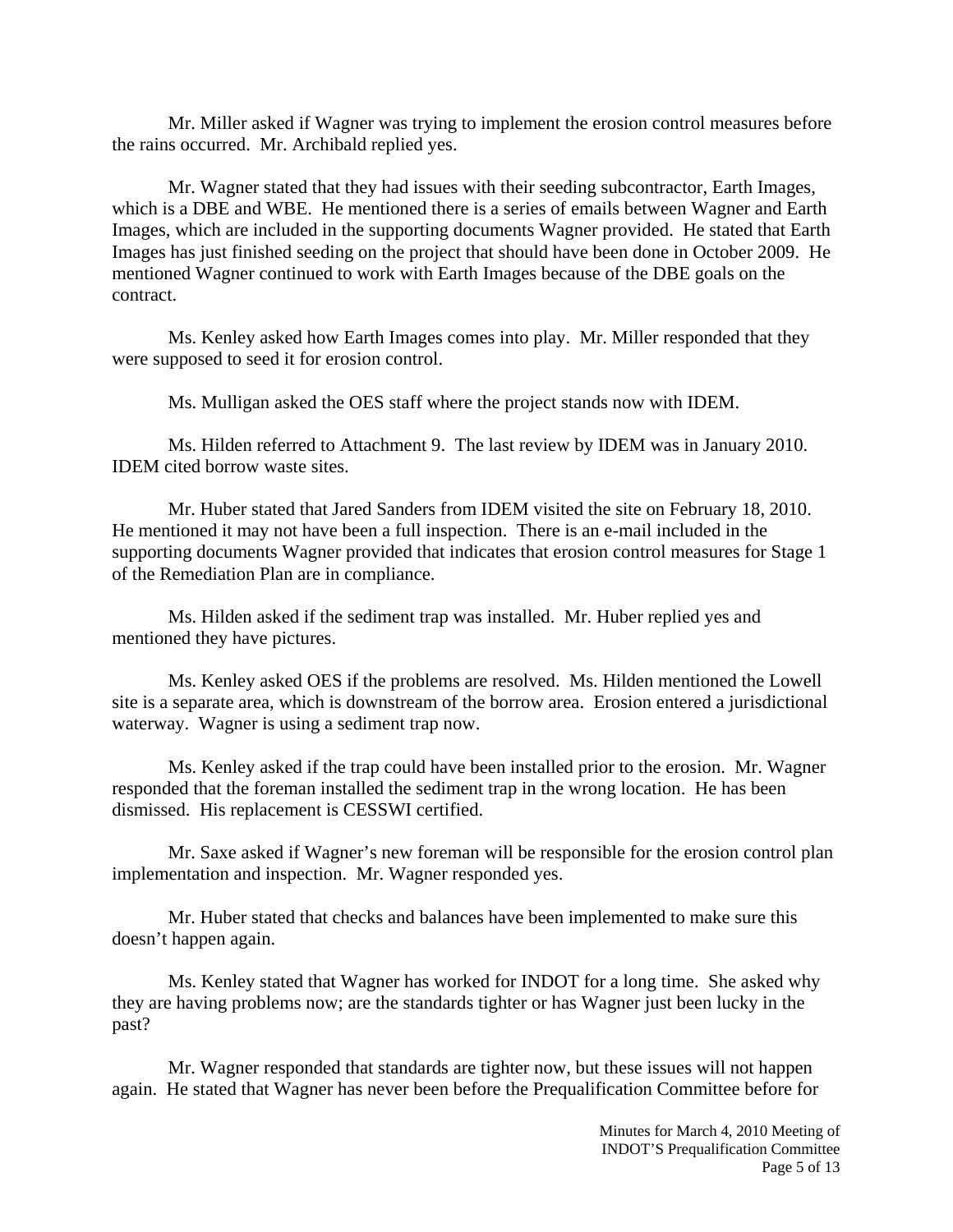INDOT or in any other state. Their new division will allow them to focus their attention on erosion control and permitting. He mentioned North Carolina is probably the most restrictive with these issues. They plan to implement their new program in North Carolina and other states.

Ms. Hilden stated the new standards are quantitative. The amount of sediment will be measured.

Ms. Kenley questioned the consultant designed erosion control plan.

Mr. Wagner responded that after the storm event, they tried to determine why the erosion control measures failed. Wagner determined that the drainage area the consultant used was not large enough.

Ms. Hilden stated that may have been the case, but the contractor should realize modifications to the plan should be expected as work progresses. She stated that it is also a violation if there is a high likelihood of ineffective measures.

Mr. Wagner stated that part of the issue was the inadequate design and he agrees it should have been checked. He stated that another part of the issue was that the sediment basins were large enough, but there was not enough right-of-way to install them.

Ms. Hilden stated that the new standards are performance based. The contractor needs to be creative.

Mr. Wagner stated they brought to the District's attention other problem areas. On another project there is not enough right-of-way to build adequate basins and the project falls under waters of the United States. Wagner wants to use a riprap dam, but it may not be allowed.

Mr. Archibald concurred with Mr. Wagner and stated riprap has not been approved.

Ms. Mulligan asked if the 401 issues have been resolved.

Ms. Hilden replied that there were three 401 issues; one has been resolved, one is the 401 issues at the Lowell area, and the third is the sediment in Chrisney Lake. She stated that she was not aware of the problem Mr. Wagner and Mr. Archibald are referencing.

Mr. Saxe stated that INDOT has to address the 401 violation from our site to Chrisney Lake. He said we gave Wagner a chance to participate in the remediation plan, but they declined. He stated the remediation plan is being developed by an on-call consultant to be completed this fall. INDOT hopes to have the remediation done next spring. The sediment trap has been stabilized. We are trying to acquire right-of-way to clean up the off-site sediment.

Ms. Mulligan asked why Wagner declined to participate.

Mr. Saxe stated that INDOT did not want to develop a plan and not ask Wagner to participate.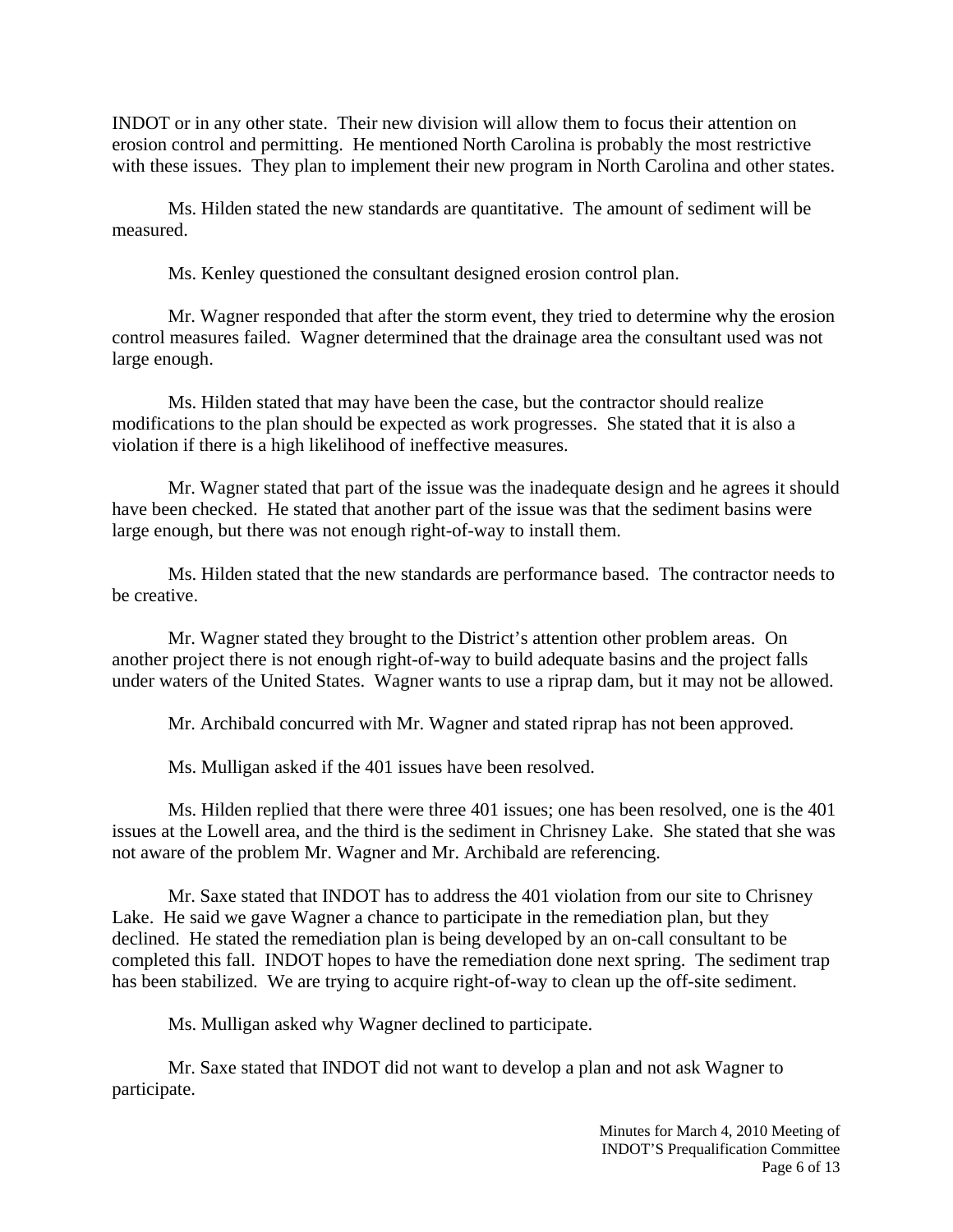Mr. Wagner stated the reason they declined was because there is no right-of-way to remediate. They chose to let INDOT determine the remediation and right-of-way needed.

Ms. Hilden stated we will contact Wagner once we have the right-of-way.

Ms. Kenley asked if it is Wagner's responsibility.

Mr. Wagner responded no, but they will help once the parameters are determined.

Mr. Saxe stated this 401 issue should be resolved once IDEM approves the remediation. He also mentioned there will be multi-year monitoring.

Mr. Miller asked if the permit INDOT obtained covers the staging area.

Ms. Hilden responded that those sites are not specific in the permit. It would require an amendment to the permit once the staging area is determined.

Mr. Wagner stated they have all permits now.

Ms. Hilden asked if that includes a permit for the staging area.

Mr. Wagner responded that they have that permit as well. He asked about clarifying the staging area with IDEM. He mentioned they should be covered without a permit because less than one acre was outside right-of-way. He asked if it is possible for IDEM to visit the site and claim they do not have a permit for the entire staging permit.

Ms. Hilden stated Rule 5 is the notice of intent to inform IDEM when it is an acre or more. Although they only have to be notified if greater than one acre, you still need to use erosion control measures.

Mr. Wagner stated they have all permits now.

Mr. Saxe stated that INDOT cannot own the permit for area outside our right-of-way. We have to own the permit for areas within our right-of-way.

Ms. Mulligan stated the last IDEM report was in January. She asked if they would be back for follow-up inspections.

Ms. Hilden responded that they will be back out.

Mr. Stark referred to the memo from OES regarding Chrisney Lake and asked if it has been resolved. He asked what is being done about that issue.

Mr. Wagner asked OES/INDOT to clarify the responsibilities.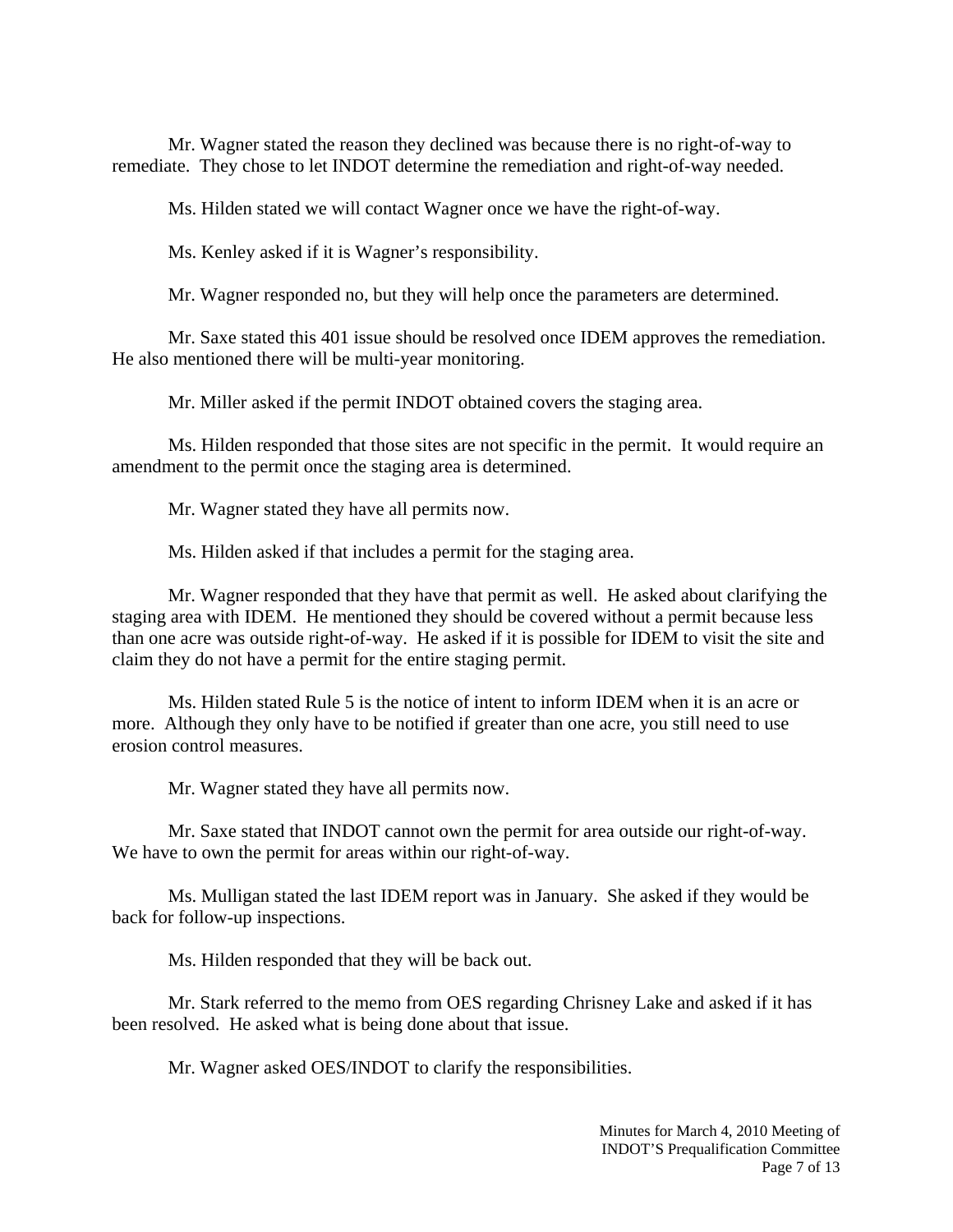Mr. Saxe stated that the contractor cannot fully blame the designer's erosion control plan. INDOT's Standard Specifications require the contractor to submit construction sequence before entering the project site. The plan needs to be modified as construction unfolds. INDOT defers to the contractor on this type of work, and Wagner deemed the plan was adequate. They had a chance to provide for the site. We were not at the site before the event to know what it looked like prior to the event. Wagner is deferring the problem on the design. We have had a lot of offsite sediment. It is hard to argue that it was adequate.

Ms. Kemp stated there is an additional area with 600 feet of offsite sedimentation, which now requires remediation.

Mr. Wagner stated that for the contractor to certify the erosion control plan is adequate prior to beginning construction would require a lot of additional information. Wagner had the info that was used in the original design. It indicated the designed measures were adequate. The drainage area that was used for design was too small.

Mr. Saxe stated the sequence of operations may affect the plan. Execution of the plan requires more work by the contractor. He asked if Wagner submitted the construction sequencing prior to entering the site. He also noted that Wagner mentioned they had a lot of additional information when sequencing was finally submitted.

Mr. Wagner stated the drainage area used for the design was too small; the rain event was two times more than designed for. Once the structure reached capacity, it is impossible to predict failure.

Ms. Hilden stated that Wagner could have used additional structures upstream or could have redirected the water.

Ms. Kenley asked if Wagner felt the plan was adequate.

Mr. Wagner stated that based on the specified drainage area the measures in place were adequate. He stated the criteria they were given to check the design was inadequate. They assumed the consultant provided the correct data. Wagner stated that they did not check the drainage area size but would do so on future projects.

Ms. Hilden asked Wagner if they thought the rain event was an act of God.

Mr. Wagner stated the rains compounded the situation.

.

Ms. Kenley stated that oversight was an issue. She asked OES if they felt that Wagner did not modify the plan or add additional measures as necessary.

Mr. Saxe stated that a contractor should look at the plan early as to adequacy and not later after problems occur.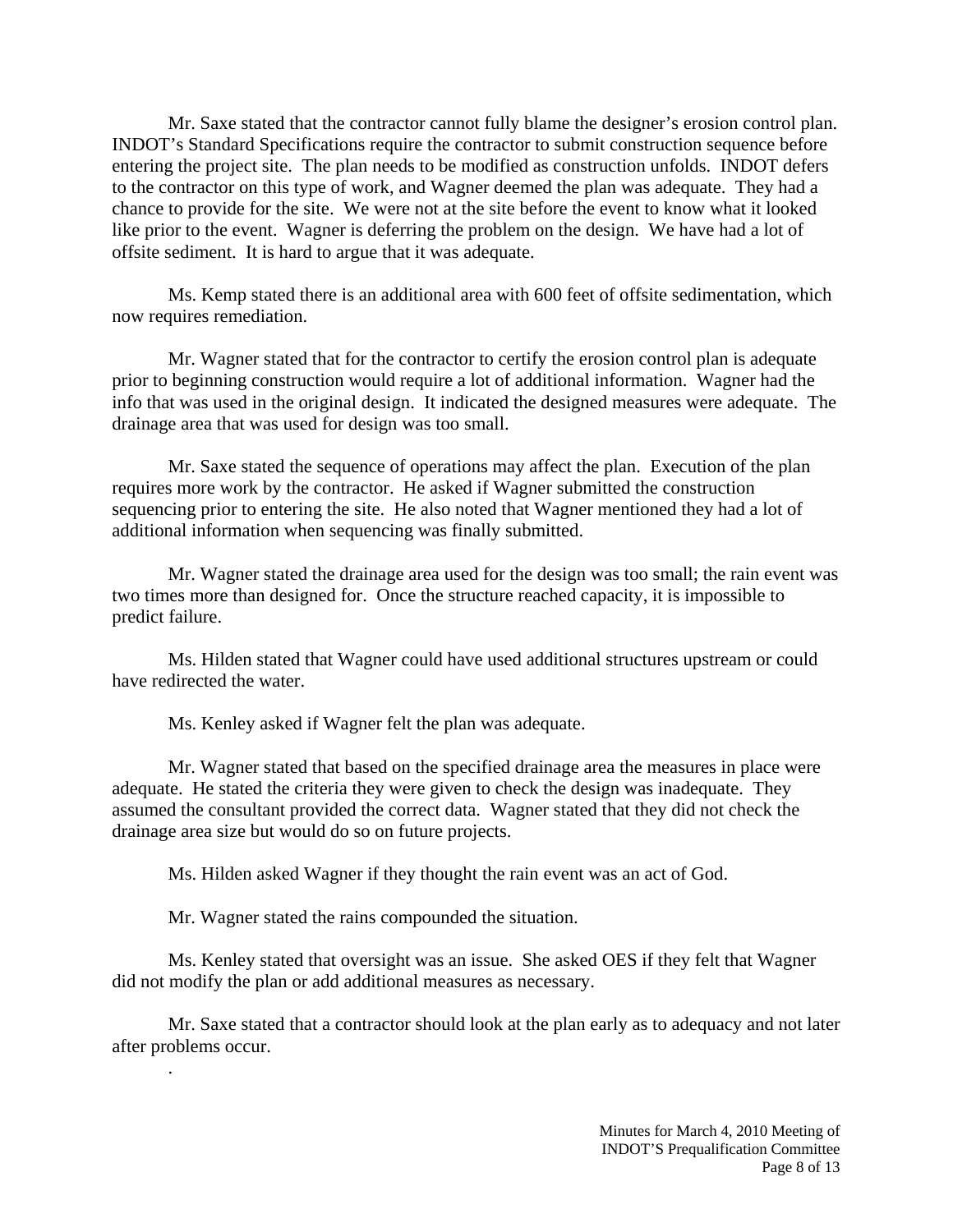Mr. Miller stated that this issue is very complicated. We are raising the bar. There are two issues that are mingling here. He stated the responsibility could be both INDOT's and Wagner's.

Mr. Stark pointed out there were multiple infractions over a year and a half.

Ms. Hilden stated IDEM's reports addressed design and installation. The reports indicated infractions with unstabilized fill, stabilization of side ditches. She said those issues address implementation. There were long term issues from IDEM in Phase 3 and Phase 2.

Mr. Stark asked if we are in compliance.

Mr. Archibald responded possibly.

Mr. Stark stated that the reports indicate we are in compliance.

Ms. Hilden responded that IDEM may still question implementation.

Mr. Huber stated that based on the reports, we are clear on the issues.

Mr. Wagner stated that if IDEM went to the project today, they would find that all measures have been addressed. He also mentioned that due to the nature of the business, we would never meet all measures. As an example, a check dam specified in the erosion control plans was not in a good location. Wagner moved it.

Mr. Archibald mentioned that some of the erosion control measures were moved to prevent sediment from entering waters of the United States.

Ms. Mulligan asked if INDOT had any issues with Wagner cooperating with INDOT before IDEM's reports or the rain event.

Mr. Archibald responded no, other than some scheduling issues.

Mr. Poturalski asked what roles IDEM and INDOT have relating to the issues.

Ms. Hilden responded that IDEM visits projects at will and if they receive a complaint. They will do follow-up inspections. They give a clean inspection when everything is satisfactory. OES wants to find issues before IDEM finds them.

Mr. Stark asked if OES has the authority to close down a project if they find issues from a quality assurance inspection.

Ms. Hilden responded that OES informs the district about the issues. She mentioned that it is OES's duty to coordinate responses to findings from IDEM. On IDEM inspection based violations, OES coordinates documentation on corrective measures. If IDEM sends a violation letter to INDOT, OES responds back with a formal letter.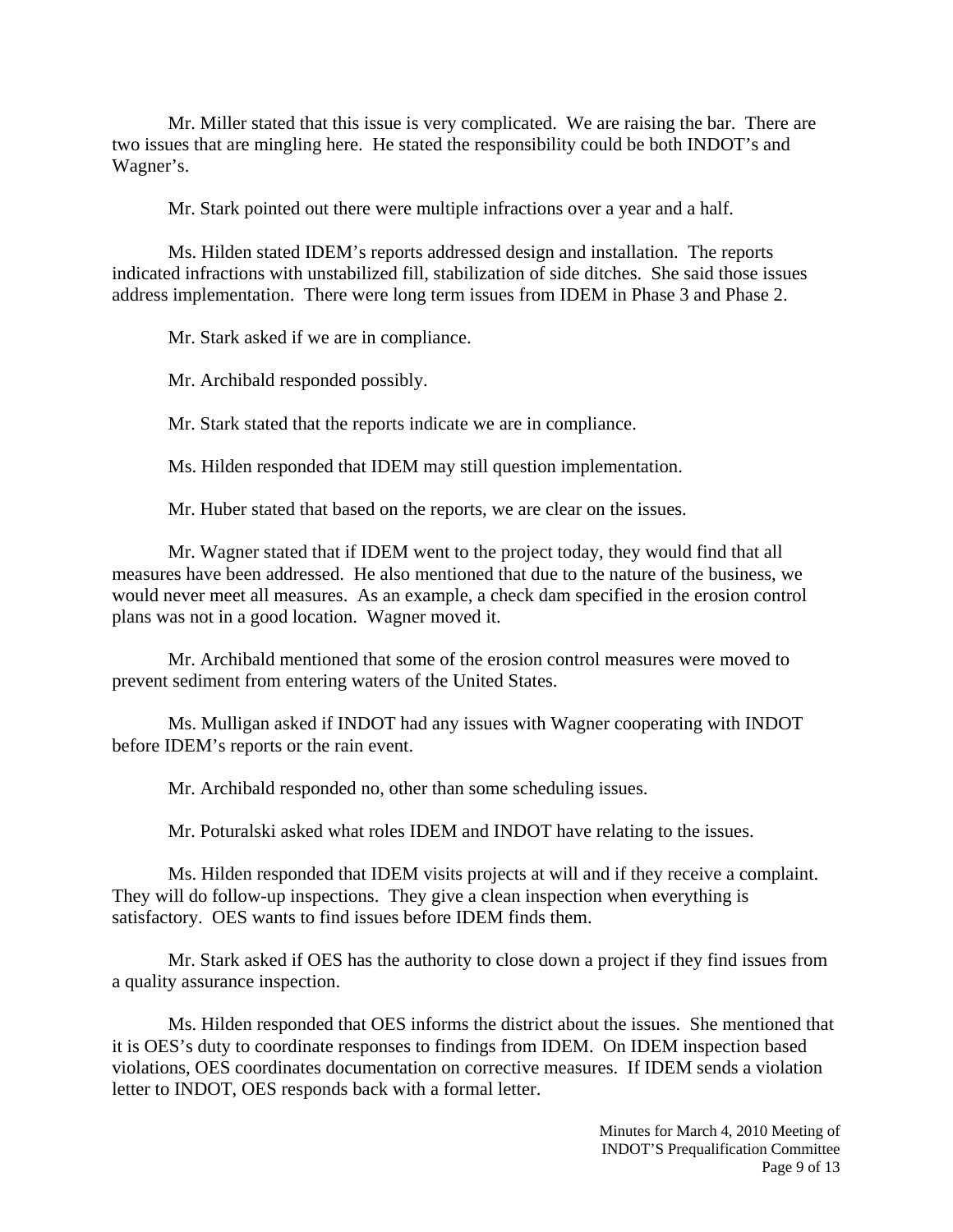Mr. Stark asked what OES recommends on this project. He mentioned raising the bar.

Ms. Hilden responded that OES would like to see contractors be proactive. They should do weekly inspection reports. She said Wagner has taken good steps forward. She said she is not completely convinced and is conservative with her judgment. She recommended Wagner continue to be proactive. She mentioned that with the last IDEM visit, fewer issues remained.

Ms. Kemp stated she has visited most of the sites and there are minor issues still pending. She said she is concerned with spring rains. She stated that having someone from Wagner that is trained in erosion control at the site is beneficial. There is potential for runoff with the amount of earthwork that is occurring. Plans showed multiple sediment traps in one location that were not installed prior to violation.

Mr. Wagner stated that his company has worked for INDOT for over 25 years. He suggested his company come back before the Committee in one year and INDOT would find that Wagner is a poster child for erosion control. Wagner has modified their inspection reports to include checking the erosion control measures. He admitted Wagner did not apply for permits for the borrow and waste sites and the staging area. He stated that Wagner checked the provided erosion control plan at Chrisney Lake, based on the information that was given to them. Wagner has trained staff that will be responsible that this will not happen again. Wagner wants to restore their good standing.

Mr. Miller stated he was cautiously optimistic. There was a lack of preparedness and Wagner may have been slow to respond; however, he is encouraged by Wagner's plans for the future.

Mr. Novak stated he agrees with Mr. Miller. The issues were unacceptable, but he is glad they are being resolved. The direction Wagner is going is where we need to be ultimately.

Ms. Kenley asked for a motion or the recommendation that no motion is required.

Ms. Mulligan stated options based on 105 IAC 11, including suspension, revocation, change to certificate of qualification, or requesting additional information.

Mr. Stark stated he would like to see an update. We need to raise the bar.

Mr. Miller asked when the project is scheduled for completion. Mr. Archibald responded in July.

Ms. Kenley called for a motion.

Mr. Miller moved to have a report and to invite Wagner back to the July meeting, with the same parties in attendance, with no action at this time.

Ms. Mulligan asked if it is possible to have IDEM inspect the project before then.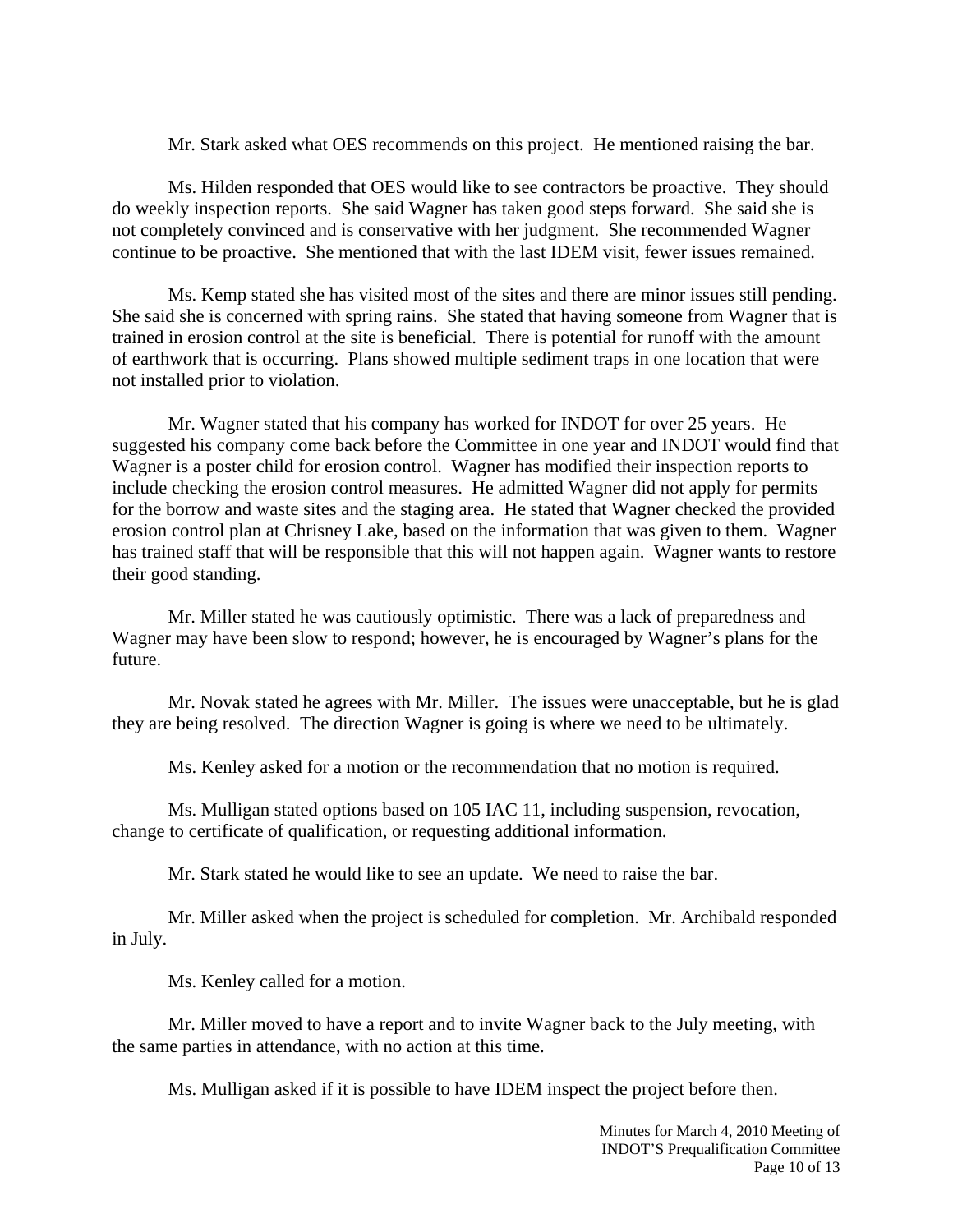Ms. Hilden responded yes, IDEM will probably visit the site several times before July.

Mr. Wagner said he would like to attend the inspection, if possible.

Ms. Mulligan seconded Mr. Miller's motion.

All Committee members voted in favor.

3. Proposed changes to the INDOT Consultant Prequalification Manual to extend Prequalification Committee activities to consider Consultants

Ms. Kenley asked Ms. Mulligan to introduce the item.

Ms. Mulligan stated that the contractor prequalification rules are in the Administrative Code, whereas consultant prequalification is by policy in INDOT's Consultant Prequalification Manual. We are proposing to add language to the consultant manual that will expand the Committee to allow it to consider consultant issues. Section I.1 gives the Committee the authority to act on a consultant's prequalification status. Section I.2 provides options for the Committee to make recommendations to the Commissioner, similar to the contractor rules.

The proposed changes to the consultant manual include an added statement in Section A, which refers to the new Section I. New Section I mirrors the contractor rules, with two major exceptions. The proposed appeals process has been modified from the process in the contractor rules to omit the second step. The consultant will not have the option to go before an Administrative Law Judge. The other major difference is the addition of reference to errors and omissions.

The proposed changes were submitted to the American Council of Engineering Companies (ACEC) on February 5, 2010 for review and comment. Ms. Mulligan stated Tim Miller had called her the day before with two questions. He asked if a consultant can work during an appeal. Ms. Mulligan responded that INDOT currently allows contractors to work during the appeal process so it would be the same for consultants, but only if they are currently prequalified with INDOT. Mr. Miller's other question was whether consultants could continue to work on existing contracts if their prequalification is suspended or revoked. Ms. Mulligan responded that in most cases we would allow the consultant to finish out the contract, similar to how this situation is handled with contractors.

Someone questioned if INDOT prequalifies subconsultants. Ms. Macdonald stated that most subconsultants are prequalified. There has to be a prequalified consultant for every work type advertised for the project. There are certain types that do not require prequalification, such as those posted on our website for DBE consultants.

Mr. Stark asked if those were the only comments received.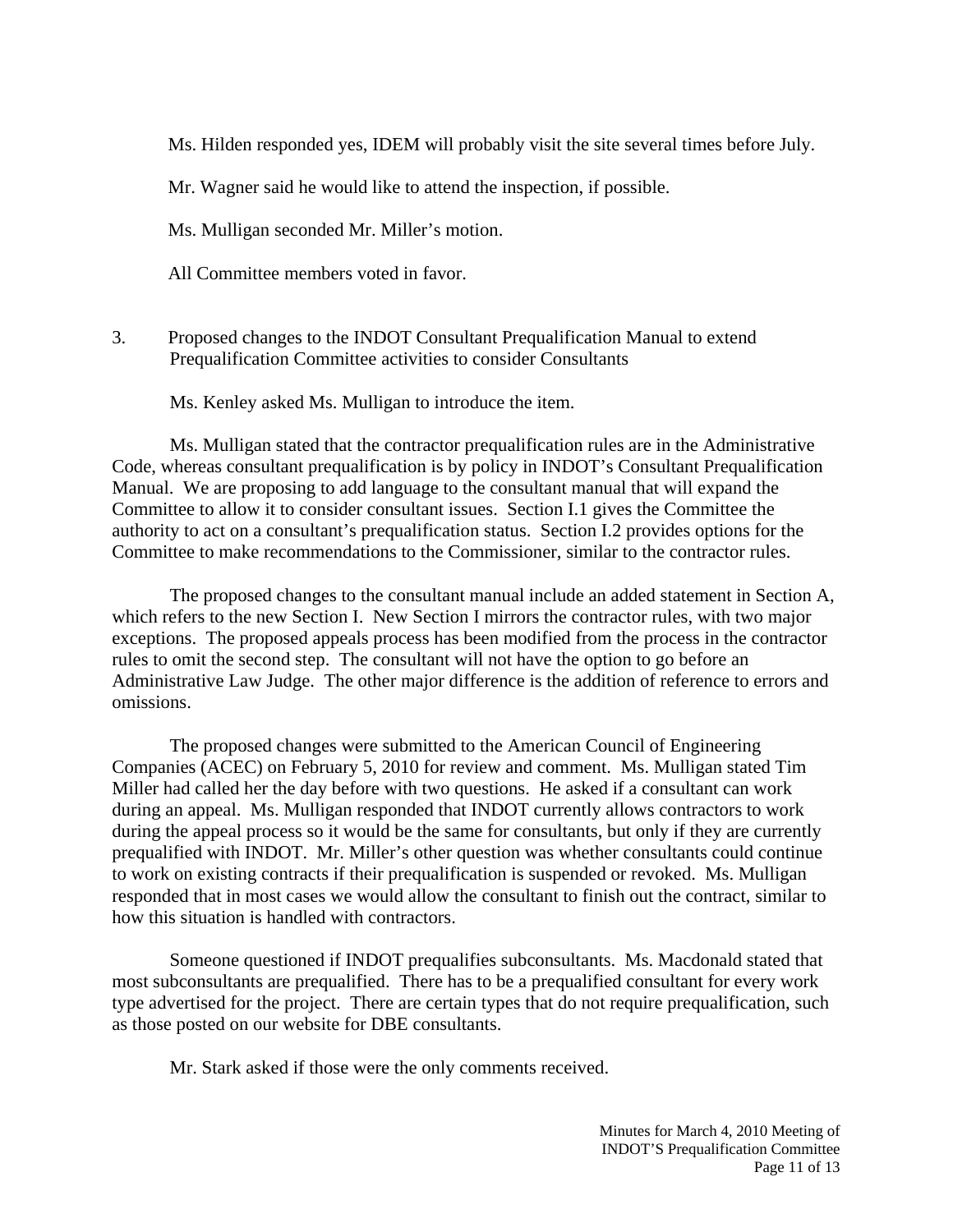Ms. Mulligan responded yes and stated that ACEC was invited to attend today's meeting.

Mr. Hedge asked if the provisions for appeals spell out that consultants can continue working.

Ms. Mulligan stated that the rules for contractor state that no action will take place until appeals have been exhausted. We have abbreviated the appeals process for consultants. Section I.4 allows the consultant to continue working until the appeals process has been exhausted.

Ms. Macdonald mentioned that although the proposed item was sent to ACEC in early February, she understands the information was not disseminated to their membership.

Ms. Mulligan reiterated that Jeff Clanton distributed this item in early February to Stephanie Morse and Beth Bauer of ACEC, and Mr. Clanton asked for a response by February  $19<sup>th</sup>$ . ACEC asked Tim Miller to review this process within the last few days. Mr. Miller indicated he only had the two concerns.

Ms. Kenley asked if Ms. Mulligan followed up with Beth Bauer of ACEC. Ms. Mulligan replied yes, she had talked with Ms. Bauer the week prior to the meeting.

Ms. Mulligan stated that the proposed item had been reviewed by Jeff Clanton, INDOT's Contract Manager; Bob Cales, INDOT's Director of Contract Administration, and Mark Ahearn, INDOT's Chief Legal Counsel and Deputy Commissioner.

Mr. Hedge questioned if consultant prequalification includes review of areas of expertise. Ms. Mulligan responded yes, John Leming from the Prequalification Section reviews the technical application.

Ms. Kenley mentioned a perfect example for bringing a consultant to the Committee was the issue today with the erosion control plan.

Ms. Kenley called for a motion.

Mr. Miller moved to approve the proposed addition to the INDOT Consultant Prequalification Manual.

Mr. Novak seconded the motion.

All Committee members voted in favor.

Ms. Mulligan stated that the three Committee documents may need to be revised to reference consultants. She will bring those revisions to the next Committee meeting.

Ms. Kenley asked for a motion to adjourn the meeting.